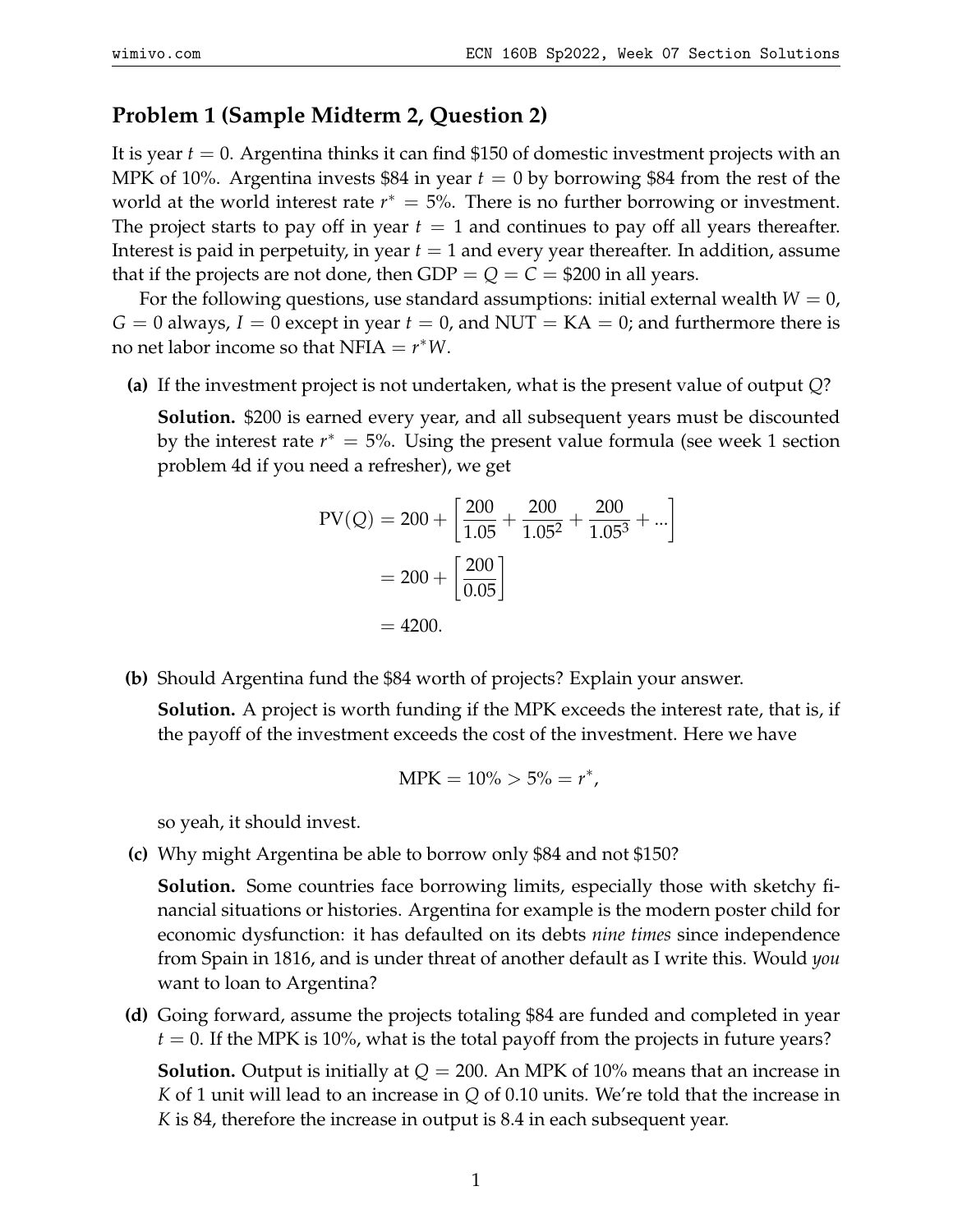**(e)** At year  $t = 0$ , what is the new  $PV(Q)$ ,  $PV(I)$ , and  $PV(C)$ ?

**Solution.** GDP will be 200 in year  $t = 0$ , before the investment project is completed. Then in all subsequent years, GDP will be 208.4. Therefore the present value calculation gives

$$
PV(Q) = 200 + \left[\frac{208.4}{1.05} + \frac{208.4}{1.05^2} + \frac{208.4}{1.05^3} + \dots\right]
$$

$$
= 200 + \left[\frac{208.4}{0.05}\right]
$$

$$
= 4368.
$$

In year  $t = 0$ , the investment of \$84 is undertaken. Then no more investment ever. So  $PV(I) = 84$ . Under the long-run budget constraint, the present value of consumption and investment must equal the present value of output, that is,

- $PV(C) + PV(I) = PV(Q) \implies PV(C) + 84 = 4368 \implies PV(C) = 4284.$
- **(f)** Suppose Argentina is consumption smoothing. What is the percent change in PV(*C*)? What is the new level of *C* in all years? Is Argentina better off?

**Solution.** We want to find some constant stream of consumption *C* that has present value  $PV(C) = 4284$ . We can write such a stream as

$$
PV(C) = C + \left[ \frac{C}{1.05} + \frac{C}{1.05^2} + \frac{C}{1.05^3} + \dots \right]
$$

$$
= C + \left[ \frac{C}{0.05} \right]
$$

$$
= \left( \frac{1.05}{0.05} \right) C.
$$

So we want to solve

$$
\left(\frac{1.05}{0.05}\right)C = 4284 \implies C = 204.
$$

Absent investment, it would have only  $C = Q = 200$  in every period.

**(g)** In year  $t = 0$ , when the investment project is started (but not yet completed), explain Argentina's balance of payments as follows: state CA, TB, NFIA, and FA.

**Solution.** In year  $t = 0$ , output is  $Q = 200$ , consumption is  $C = 204$ , and investment is  $I = 84$ . Clearly  $C + I > Q$ , i.e. expenditure exceeds output by 288 versus 200, so Argentina must be borrowing  $FA = 88$  by e.g. exporting bonds. And therefore